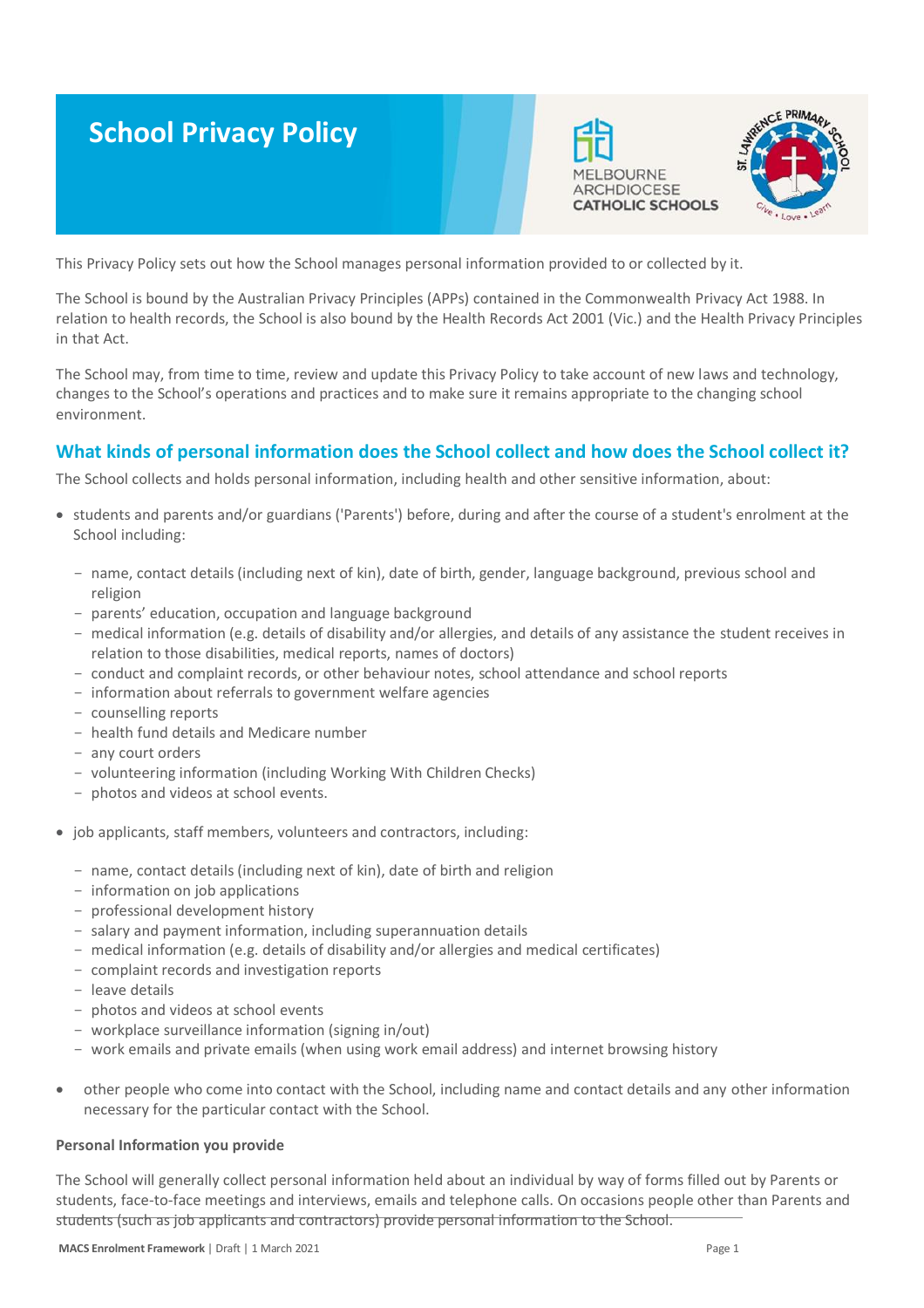# **Personal Information provided by other people**

In some circumstances the School may be provided with personal information about an individual from a third party, for example a report provided by a medical professional or a reference from another school The type of information the School may collect from another school may include:

- academic records and/or achievement levels
- information that may be relevant to assisting the new school meet the needs of the student including any adjustments

## **Exception in relation to employee records**

Under the Privacy Act, the Australian Privacy Principles do not apply to an employee record. As a result, this Privacy Policy does not apply to the School's treatment of an employee record where the treatment is directly related to a current or former employment relationship between the School and employee. The School handles staff health records in accordance with the Health Privacy Principles in the Health Records Act 2001 (Vic.).

## **Anonymity**

The School needs to be able to identify individuals with whom it interacts and to collect identifiable information about them to facilitate the delivery of schooling to its students and its educational and support services, conduct the job application process and fulfil other obligations and processes. However, in some limited circumstances some activities and interactions with the School may be done anonymously where practicable, which may include making an inquiry, complaint or providing feedback.

# **How will the School use the personal information you provide?**

The School will use personal information it collects from you for the primary purpose of collection, and for such other secondary purposes that are related to the primary purpose of collection and reasonably expected by you, or to which you have consented.

Students and Parents: In relation to personal information of students and Parents, the School's primary purpose of collection is to enable the School to provide schooling to students enrolled at the School (including educational and support services for the student), exercise its duty of care and perform necessary associated administrative activities which will enable students to take part in all the activities of the School. This includes satisfying the needs of Parents, the needs of the student and the needs of the School throughout the whole period the student is enrolled at the School.

The purposes for which the School uses personal information of students and Parents include:

- to keep Parents informed about matters related to their child's schooling, through correspondence, newsletters and magazines
- day-to-day administration of the School
- looking after students' educational, social and medical wellbeing
- seeking donations and marketing for the School
- to satisfy the School's legal obligations and allow the School to discharge its duty of care
- to satisfy the School service providers' legal obligations, including the Catholic Education Commission of Victoria Ltd (CECV) and the Catholic Education Offices.

In some cases where the School requests personal information about a student or Parent, if the information requested is not provided, the School may not be able to enrol or continue the enrolment of the student or permit the student to take part in a particular activity.

#### **Job applicants and contractors**

In relation to personal information of job applicants and contractors, the School's primary purpose of collection is to assess and (if successful) to engage the applicant, or contractor, as the case may be.

The purposes for which the School uses personal information of job applicants and contractors include:

- administering the individual's employment or contract, as the case may be
- for insurance purposes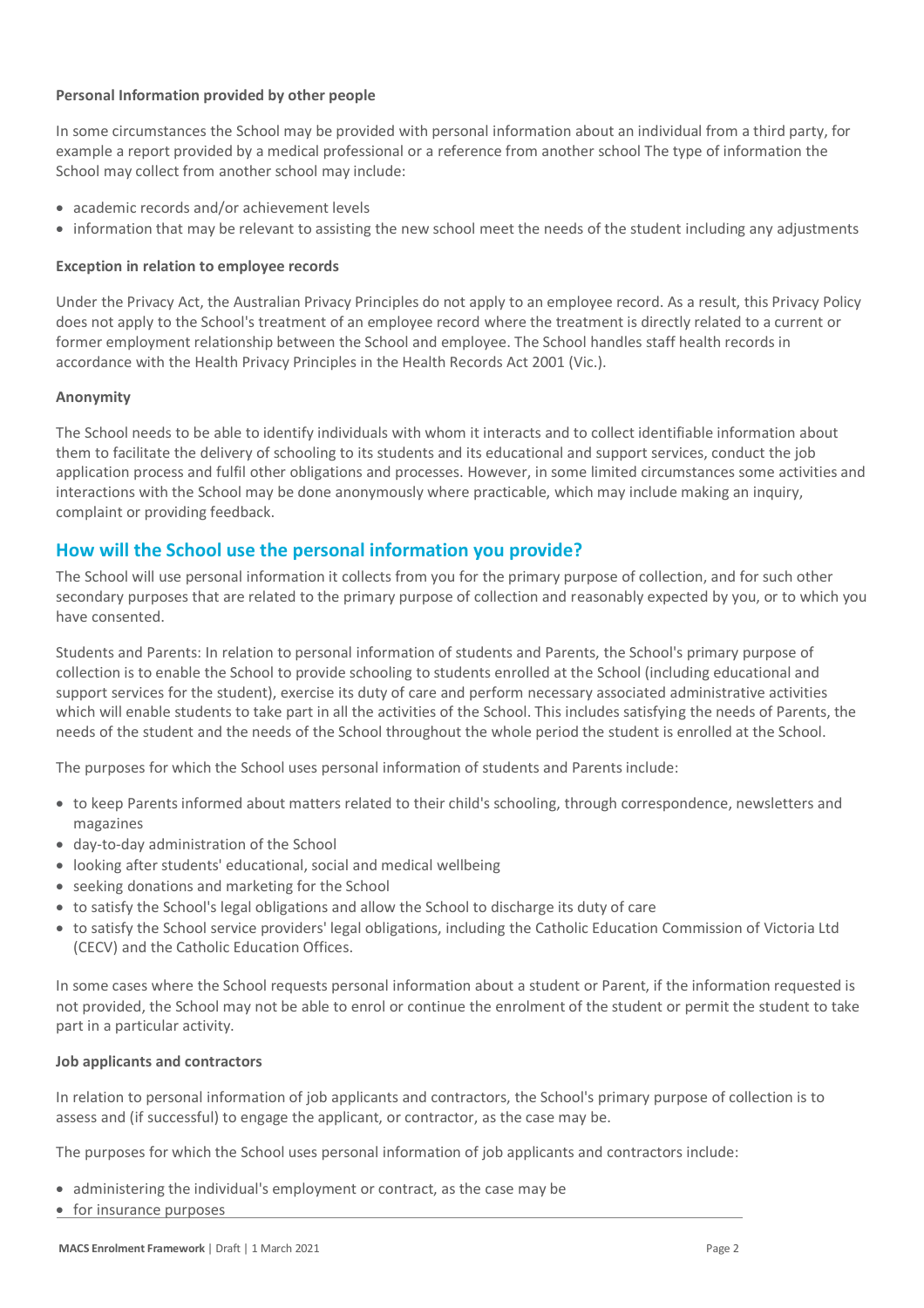- seeking donations and marketing for the School
- satisfying the School's legal obligations, for example, in relation to child protection legislation.

#### **Volunteers**

The School also obtains personal information about volunteers who assist the School in its functions or conduct associated activities, such as [include any alumni associations], to enable the School and the volunteers to work together, to confirm their suitability and to manage their visits.

#### **Counsellors**

The School contracts with external providers to provide counselling services for some students. The principal may require the Counsellor to inform him or her or other teachers of any issues the principal and the Counsellor believe may be necessary for the School to know for the well- being or development of the student who is counselled or other students at the School.

## **Parish**

The School may disclose limited personal information to the school parish to facilitate religious and sacramental programs, and other activities such as fundraising.

## **Marketing and fundraising**

The School treats marketing and seeking donations for the future growth and development of the School as an important part of ensuring that the School continues to provide a quality learning environment in which both students and staff thrive. Personal information held by the School may be disclosed to organisations that assist in the School's fundraising, for example, the School's Foundation or alumni organisation [or, on occasions, external fundraising organisations].

Parents, staff, contractors and other members of the wider School community may from time to time receive fundraising information. School publications, like newsletters and magazines, which include personal information and sometimes people's images, may be used for marketing purposes.

# **Who might the School disclose personal information to and store your information with?**

The School may disclose personal information, including sensitive information, held about an individual for educational, administrative and support purposes. This may include to:

- School service providers which provide educational, support and health services to the School, (either at the School or off campus) including the Catholic Education Commission of Victoria Ltd (CECV), Catholic Education Offices, specialist visiting teachers, volunteers, counsellors, sports coaches and providers of learning and assessment tools
- third party service providers that provide online educational and assessment support services, document and data management services, training and support services, hosting services, and software-as-a-services applications (such as the Integrated Catholic Online Network (ICON) and Google's G Suite)
- CECV and Catholic Education offices to discharge its responsibilities under the Australian Education Regulation 2013 (Regulation) and the Australian Education Act 2013 (Cth) (AE Act) relating to students with a disability
- other third parties which the school uses to support or enhance the educational or pastoral care services for its students or to facilitate communications with Parents
- another school including to its teachers to facilitate the transfer of a student
- Federal and State government departments and agencies
- health service providers
- recipients of School publications, such as newsletters and magazines
- student's parents or guardians and their emergency contacts
- assessment and educational authorities including the Australian Curriculum, Assessment and Reporting Authority
- anyone to whom you authorise the School to disclose information
- anyone who we are required or authorised to disclose the information to by law, including child protection laws.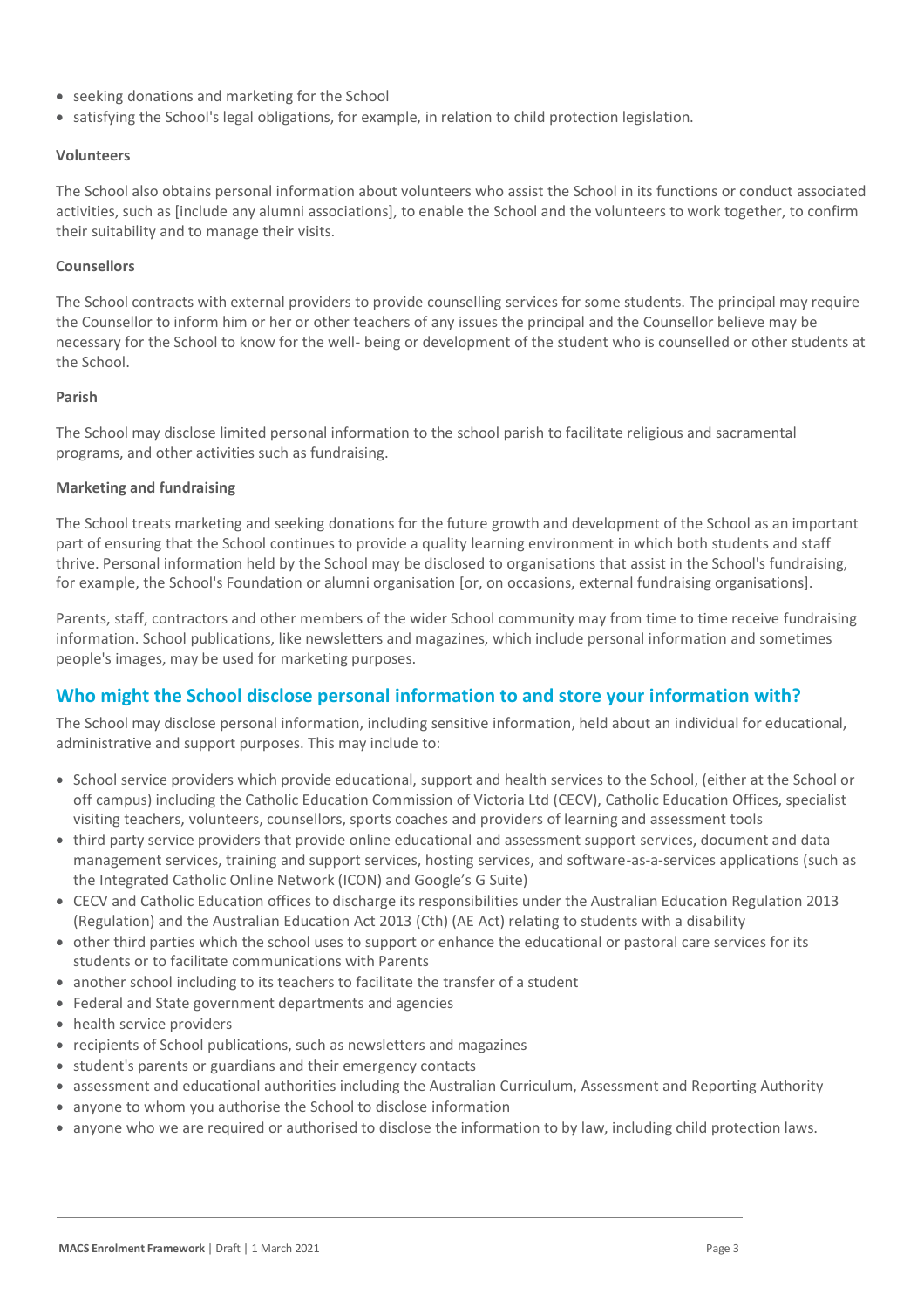# **Nationally Consistent Collection of Data on School Students with Disability**

The school is required by the Federal Australian Education Regulation (2013) and Australian Education Act 2013 (Cth) (AE Act) to collect and disclose certain information under the Nationally Consistent Collection of Data (NCCD) on students with a disability. The school provides the required information at an individual student level to the Catholic Education Offices and the CECV, as an approved authority. Approved authorities must comply with reporting, record keeping and data quality assurance obligations under the NCCD. Student information provided to the federal government for the purpose of the NCCD does not explicitly identify any student.

# **Sending and storing information overseas**

The School may disclose personal information about an individual to overseas recipients, for instance, to facilitate a school exchange. However, the School will not send personal information about an individual outside Australia without:

- obtaining the consent of the individual; or
- otherwise complying with the Australian Privacy Principles or other applicable privacy legislation.

The School may from time to time use the services of third party online service providers (including for the delivery of services and third party online applications, or Apps relating to email, instant messaging and education and assessment, such as Google's G Suite, including Gmail) which may be accessible by you. Some personal information [including sensitive information] may be collected and processed or stored by these providers in connection with these services. These online service providers may be located in or outside Australia.

School personnel and the school's service providers, and the CECV and its service providers, may have the ability to access, monitor, use or disclose emails, communications (e.g. instant messaging), documents and associated administrative data for the purposes of administering the system and services ensuring their proper use.

The school makes reasonable efforts to be satisfied about the security of any personal information that may be collected, processed and stored outside Australia, in connection with any cloud and third party services and will endeavour to ensure the cloud is located in countries with substantially similar protections as the APPs.

The countries in which the servers of cloud service providers and other third party service providers are located may include Australia & the USA.

Where personal and sensitive information is retained by a cloud service provider on behalf of CECV to facilitate Human Resources and staff administrative support, this information may be stored on servers located in or outside Australia.

#### **How does the School treat sensitive information?**

In referring to 'sensitive information', the School means: information relating to a person's racial or ethnic origin, political opinions, religion, trade union or other professional or trade association membership, philosophical beliefs, sexual orientation or practices or criminal record, that is also personal information; health information and biometric information about an individual.

Sensitive information will be used and disclosed only for the purpose for which it was provided or a directly related secondary purpose, unless you agree otherwise, or the use or disclosure of the sensitive information is allowed by law.

#### **Management and security of personal information**

The School's staff are required to respect the confidentiality of students' and Parents' personal information and the privacy of individuals.

The School has in place steps to protect the personal information the School holds from misuse, interference and loss, unauthorised access, modification or disclosure by use of various methods including locked storage of paper records and password access rights to computerised records. This includes responding to any incidents which may affect the security of the personal information it holds. If we assess that anyone whose information is affected by such a breach is likely to suffer serious harm as a result, we will notify them and the Office of the Australian Information Commissioner of the breach.